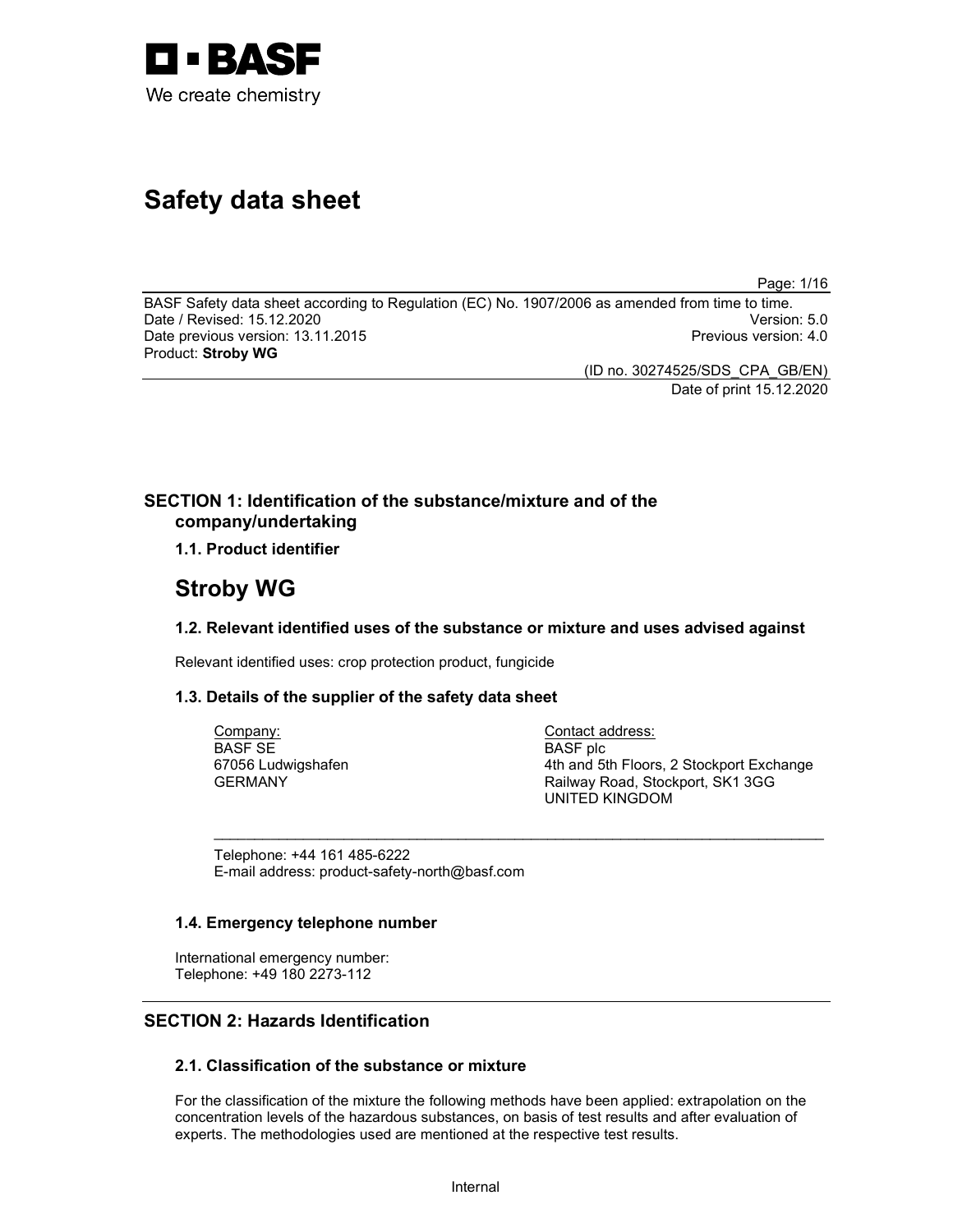Page: 2/16

BASF Safety data sheet according to Regulation (EC) No. 1907/2006 as amended from time to time.<br>Date / Revised: 15.12.2020 Date / Revised: 15.12.2020 Date previous version: 13.11.2015 **Previous version: 4.0** Previous version: 4.0 Product: Stroby WG

(ID no. 30274525/SDS\_CPA\_GB/EN)

Date of print 15.12.2020

#### According to Regulation (EC) No 1272/2008 [CLP]

Carc. 2 Aquatic Acute 1 Aquatic Chronic 1

For the classifications not written out in full in this section the full text can be found in section 16.

## 2.2. Label elements

Globally Harmonized System (GHS) in accordance with UK regulations.

Pictogram:

Signal Word: Warning

| <b>Hazard Statement:</b><br>H351<br>H410<br><b>EUH401</b> | Suspected of causing cancer.<br>Very toxic to aquatic life with long lasting effects.<br>To avoid risks to human health and the environment, comply with the<br>instructions for use. |
|-----------------------------------------------------------|---------------------------------------------------------------------------------------------------------------------------------------------------------------------------------------|
| Precautionary Statement:                                  |                                                                                                                                                                                       |
| P <sub>101</sub>                                          | If medical advice is needed, have product container or label at hand.                                                                                                                 |
| P <sub>102</sub>                                          | Keep out of reach of children.                                                                                                                                                        |
| P <sub>103</sub>                                          | Read carefully and follow all instructions.                                                                                                                                           |
| Precautionary Statements (Prevention):                    |                                                                                                                                                                                       |
| P <sub>201</sub>                                          | Obtain special instructions before use.                                                                                                                                               |
| P <sub>281</sub>                                          | Use personal protective equipment as required.                                                                                                                                        |
| Precautionary Statements (Response):                      |                                                                                                                                                                                       |
| P308 + P313                                               | IF exposed or concerned: Get medical attention.                                                                                                                                       |
| P391                                                      | Collect spillage.                                                                                                                                                                     |
| Precautionary Statements (Storage):                       |                                                                                                                                                                                       |
| P405                                                      | Store locked up.                                                                                                                                                                      |
| Precautionary Statements (Disposal):                      |                                                                                                                                                                                       |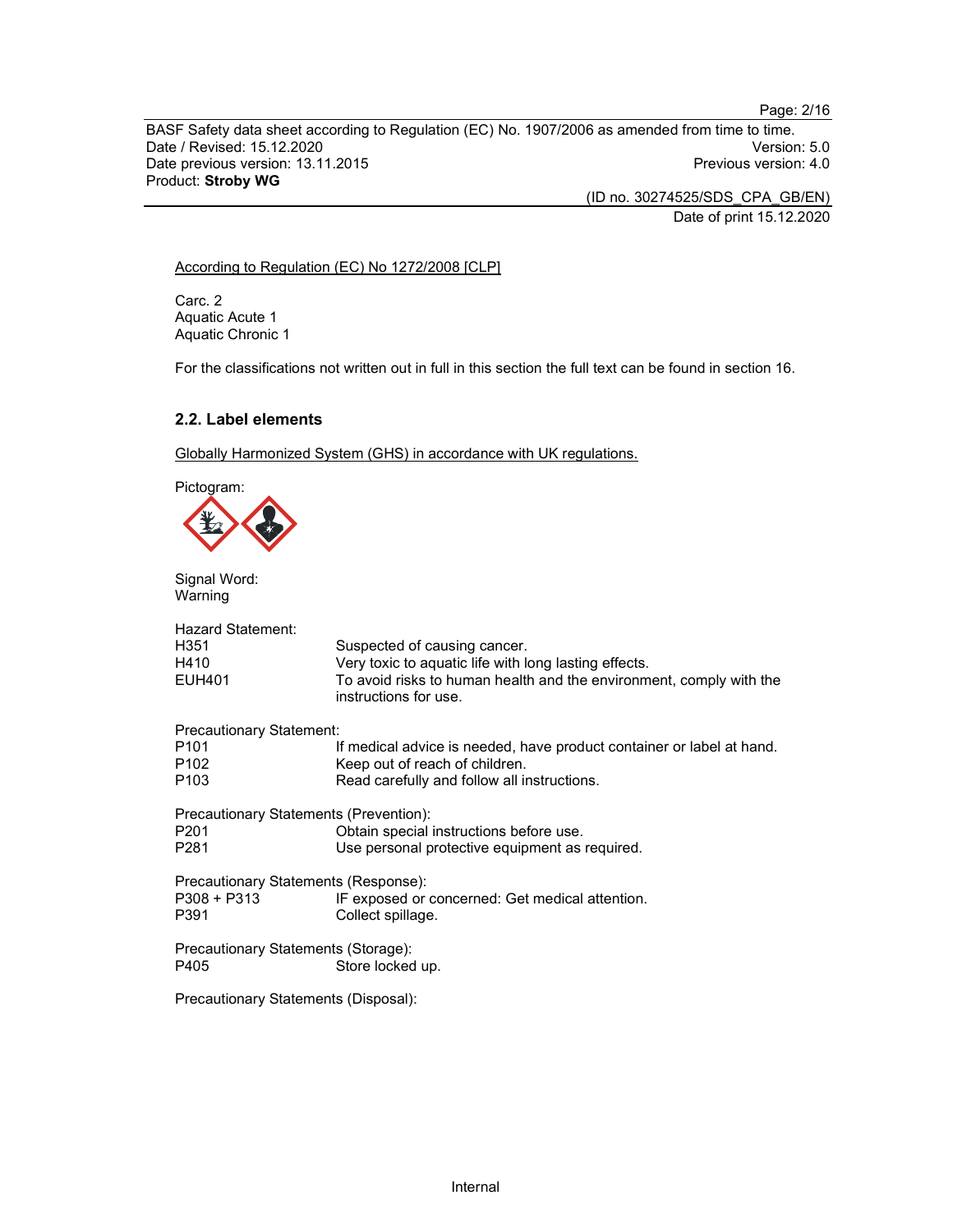Page: 3/16

BASF Safety data sheet according to Regulation (EC) No. 1907/2006 as amended from time to time. Date / Revised: 15.12.2020 Version: 5.0 Date previous version: 13.11.2015 **Previous version: 4.0** Previous version: 4.0 Product: Stroby WG

(ID no. 30274525/SDS\_CPA\_GB/EN)

Date of print 15.12.2020 P501 Dispose of contents/container to a licensed hazardous-waste disposal contractor or collection site except for empty clean containers which can be disposed of as non-hazardous waste.

#### According to Regulation (EC) No 1272/2008 [CLP]

Hazard determining component(s) for labelling: kresoxim-methyl (ISO); methyl (E)-2-methoxyimino- [2-(o-tolyloxymethyl)phenyl]acetate

#### 2.3. Other hazards

According to Regulation (EC) No 1272/2008 [CLP]

See section 12 - Results of PBT and vPvB assessment.

If applicable information is provided in this section on other hazards which do not result in classification but which may contribute to the overall hazards of the substance or mixture.

## SECTION 3: Composition/Information on Ingredients

#### 3.1. Substances

Not applicable

#### 3.2. Mixtures

Chemical nature

crop protection product, fungicide, water dispersible granules

Hazardous ingredients (GHS) according to Regulation (EC) No. 1272/2008

kresoxim-methyl (ISO); methyl (E)-2-methoxyimino-[2-(o-tolyloxymethyl)phenyl]acetate

Content (W/W): 50 % CAS Number: 143390-89-0 EC-Number: 417-880-0 REACH registration number: 01- 2119452496-32 INDEX-Number: 607-310-00-0

Carc. 2 Aquatic Acute 1 Aquatic Chronic 1 H351, H400, H410

Ammonium sulphate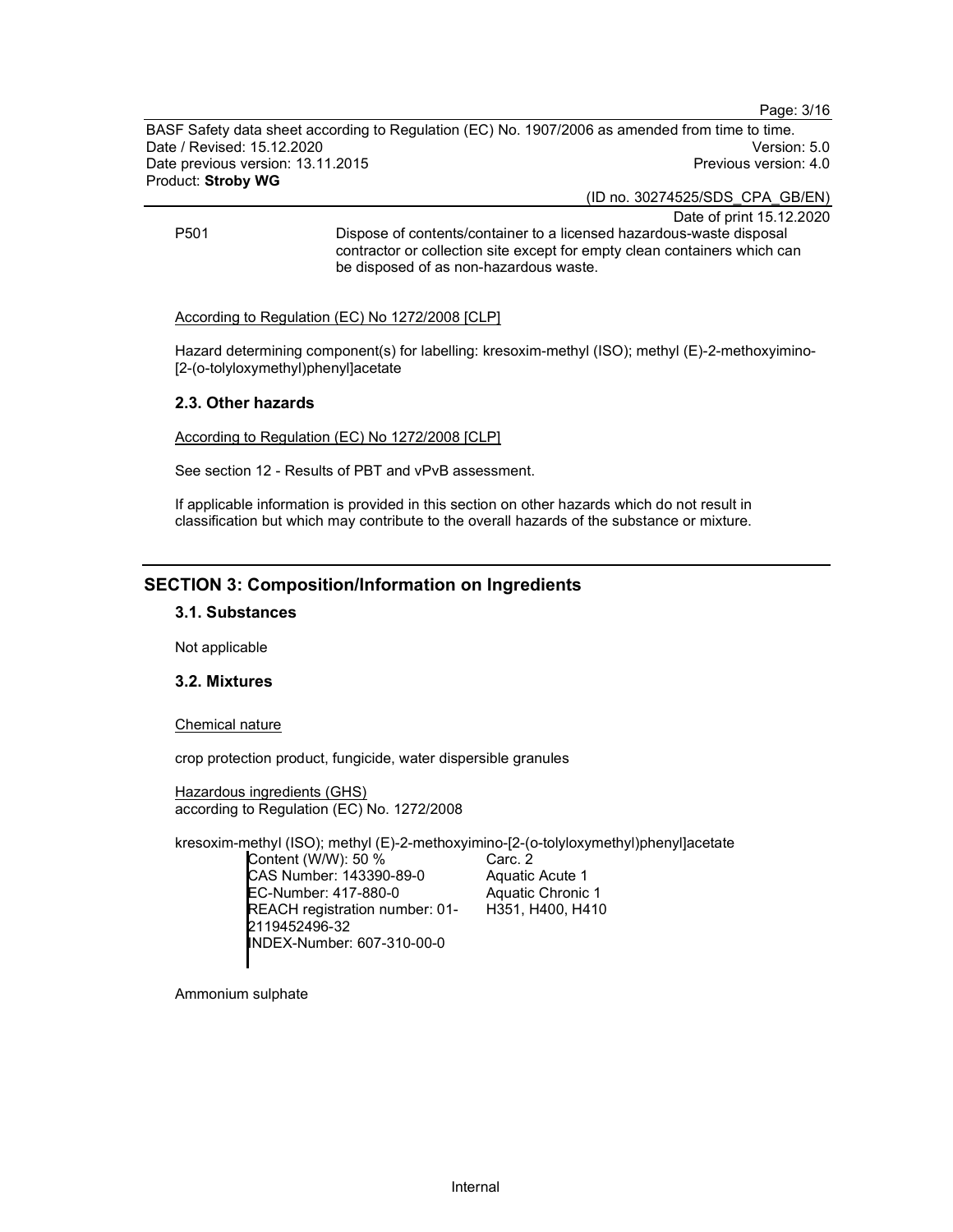Page: 4/16

BASF Safety data sheet according to Regulation (EC) No. 1907/2006 as amended from time to time. Date / Revised: 15.12.2020 Version: 5.0 Date previous version: 13.11.2015 **Previous version: 4.0** Previous version: 4.0 Product: Stroby WG

(ID no. 30274525/SDS\_CPA\_GB/EN)

Date of print 15.12.2020

Content (W/W): < 15 % CAS Number: 7783-20-2 EC-Number: 231-984-1 REACH registration number: 01- 2119455044-46

For the classifications not written out in full in this section, including the hazard classes and the hazard statements, the full text is listed in section 16.

## SECTION 4: First-Aid Measures

#### 4.1. Description of first aid measures

Show container, label and/or safety data sheet to physician.

Remove contaminated clothing.

If inhaled: Keep patient calm, remove to fresh air, seek medical attention.

On skin contact: Wash thoroughly with soap and water

On contact with eyes: Wash affected eyes for at least 15 minutes under running water with eyelids held open.

On ingestion: Immediately rinse mouth and then drink 200-300 ml of water, seek medical attention.

#### 4.2. Most important symptoms and effects, both acute and delayed

Symptoms: Information, i.e. additional information on symptoms and effects may be included in the GHS labeling phrases available in Section 2 and in the Toxicological assessments available in Section 11., (Further) symptoms and / or effects are not known so far

4.3. Indication of any immediate medical attention and special treatment needed Treatment: Treat according to symptoms (decontamination, vital functions), no known specific antidote.

## SECTION 5: Fire-Fighting Measures

## 5.1. Extinguishing media

Suitable extinguishing media: dry powder, foam, water spray

Unsuitable extinguishing media for safety reasons: carbon dioxide

## 5.2. Special hazards arising from the substance or mixture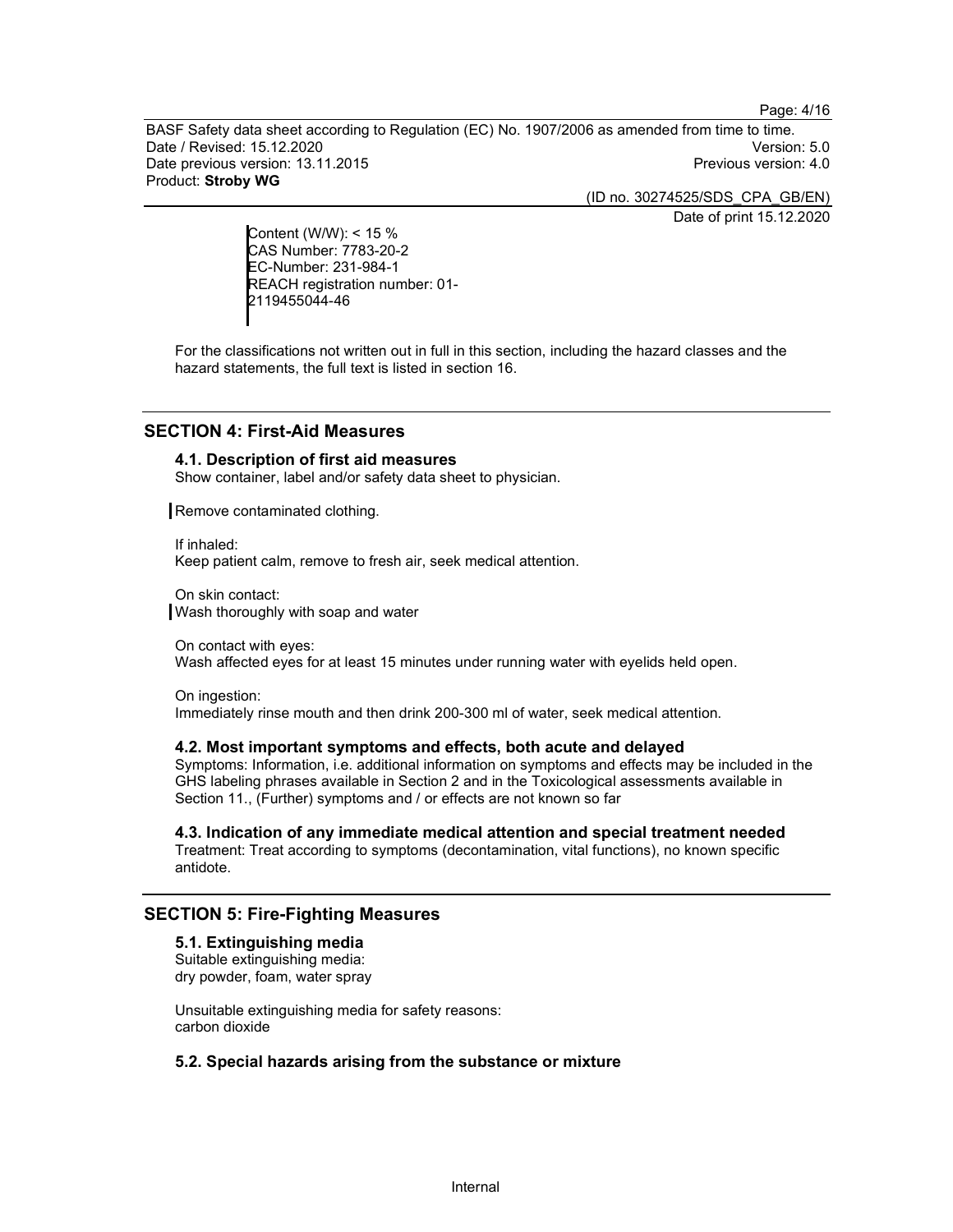Page: 5/16

BASF Safety data sheet according to Regulation (EC) No. 1907/2006 as amended from time to time. Date / Revised: 15.12.2020 Version: 5.0 Date previous version: 13.11.2015 **Previous version: 4.0** Previous version: 4.0 Product: Stroby WG

(ID no. 30274525/SDS\_CPA\_GB/EN)

Date of print 15.12.2020

Endangering substances: carbon monoxide, Carbon dioxide, hydrogen chloride, nitrogen oxides, sulfur oxides, sodium oxides, silica compounds, halogenated compounds Advice: The substances/groups of substances mentioned can be released in case of fire.

#### 5.3. Advice for fire-fighters

Special protective equipment:

Wear self-contained breathing apparatus and chemical-protective clothing.

Further information:

In case of fire and/or explosion do not breathe fumes. Keep containers cool by spraying with water if exposed to fire. Collect contaminated extinguishing water separately, do not allow to reach sewage or effluent systems. Dispose of fire debris and contaminated extinguishing water in accordance with official regulations.

## SECTION 6: Accidental Release Measures

#### 6.1. Personal precautions, protective equipment and emergency procedures

Avoid dust formation. Use personal protective clothing. Avoid contact with the skin, eyes and clothing.

#### 6.2. Environmental precautions

Do not discharge into the subsoil/soil. Do not discharge into drains/surface waters/groundwater.

Do not allow contamination of public drains or surface or ground waters. Inform local water plc if spillage enters drains and the Environment Agency (England & Wales), the Scottish Environmental Protection Agency (Scotland), or the Environment and Heritage Service (Northern Ireland) if it enters surface or ground waters. Keep people and animals away.

#### 6.3. Methods and material for containment and cleaning up

For small amounts: Contain with dust binding material and dispose of. For large amounts: Sweep/shovel up.

Avoid raising dust. Dispose of absorbed material in accordance with regulations. Collect waste in suitable containers, which can be labeled and sealed. Clean contaminated floors and objects thoroughly with water and detergents, observing environmental regulations.

#### 6.4. Reference to other sections

Information regarding exposure controls/personal protection and disposal considerations can be found in section 8 and 13.

#### SECTION 7: Handling and Storage

#### 7.1. Precautions for safe handling

No special measures necessary if stored and handled correctly. Ensure thorough ventilation of stores and work areas. When using do not eat, drink or smoke. Hands and/or face should be washed before breaks and at the end of the shift.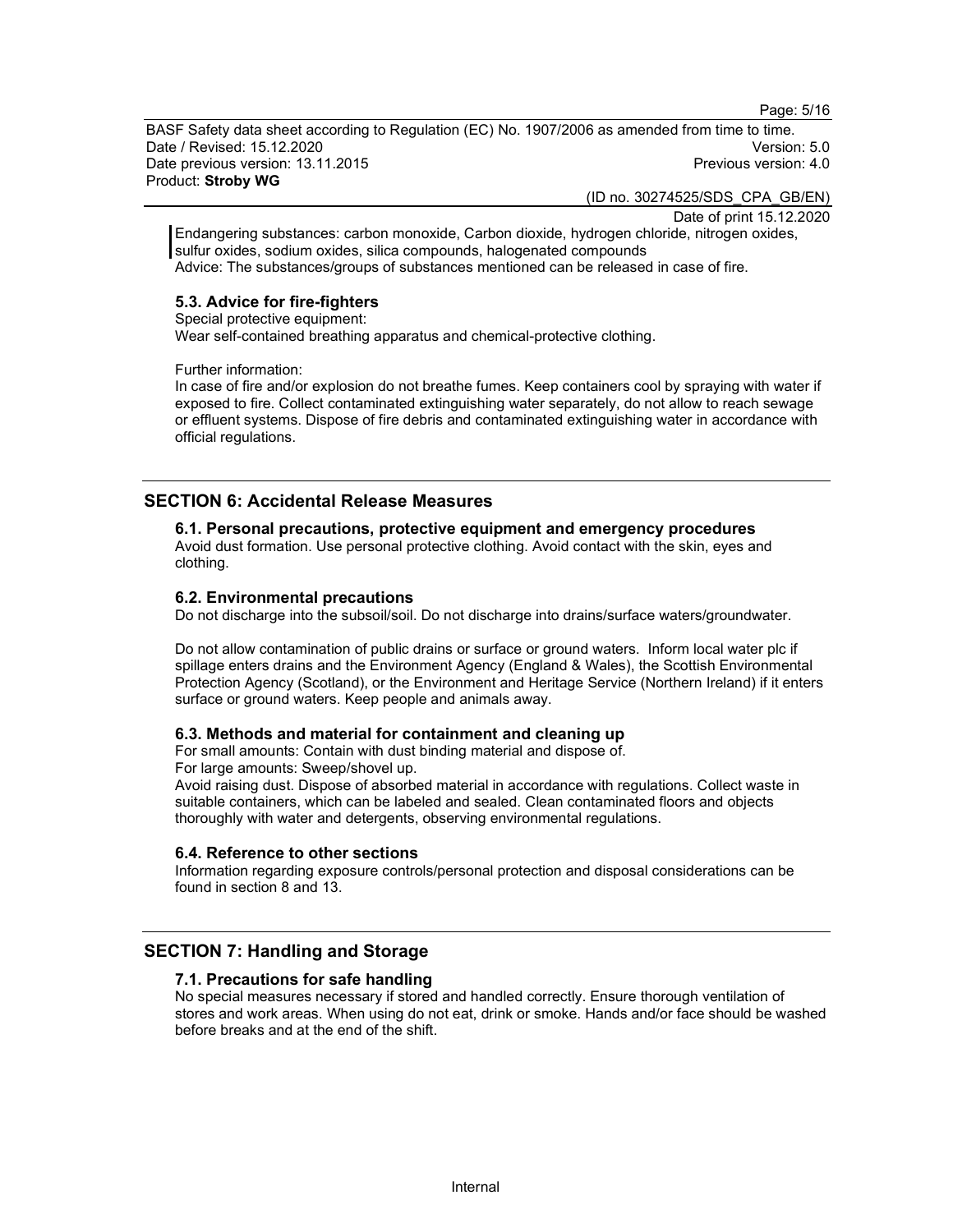Page: 6/16

BASF Safety data sheet according to Regulation (EC) No. 1907/2006 as amended from time to time.<br>Date / Revised: 15.12.2020 Date / Revised: 15.12.2020 Date previous version: 13.11.2015 **Previous version: 4.0** Previous version: 4.0 Product: Stroby WG

(ID no. 30274525/SDS\_CPA\_GB/EN)

Date of print 15.12.2020

Protection against fire and explosion:

Avoid dust formation. Dust can form an explosive mixture with air. Prevent electrostatic charge sources of ignition should be kept well clear - fire extinguishers should be kept handy.

#### 7.2. Conditions for safe storage, including any incompatibilities

Segregate from foods and animal feeds.

Further information on storage conditions: Keep away from heat. Protect against moisture. Protect from direct sunlight.

Protect from temperatures above: 40 °C

Changes in the properties of the product may occur if substance/product is stored above indicated temperature for extended periods of time.

#### 7.3. Specific end use(s)

For the relevant identified use(s) listed in Section 1 the advice mentioned in this section 7 is to be observed.

## SECTION 8: Exposure Controls/Personal Protection

#### 8.1. Control parameters

Components with occupational exposure limits

No substance specific occupational exposure limits known.

Refer to the current edition of HSE Guidance Note EH40 Occupational Exposure Limits (United Kingdom). For normal use and handling refer to the product label/leaflet.

#### 8.2. Exposure controls

Personal protective equipment

Respiratory protection:

Suitable respiratory protection for lower concentrations or short-term effect: Particle filter with high efficiency for solid and liquid particles (e.g. EN 143 or 149, Type P3 or FFP3).

Hand protection:

Suitable chemical resistant safety gloves (EN 374) also with prolonged, direct contact (Recommended: Protective index 6, corresponding > 480 minutes of permeation time according to EN 374): E.g. nitrile rubber (0.4 mm), chloroprene rubber (0.5 mm), butyl rubber (0.7 mm) etc.

Eye protection: Safety glasses with side-shields (frame goggles) (e.g. EN 166)

Body protection:

Body protection must be chosen depending on activity and possible exposure, e.g. apron, protecting boots, chemical-protection suit (according to EN 14605 in case of splashes or EN ISO 13982 in case of dust).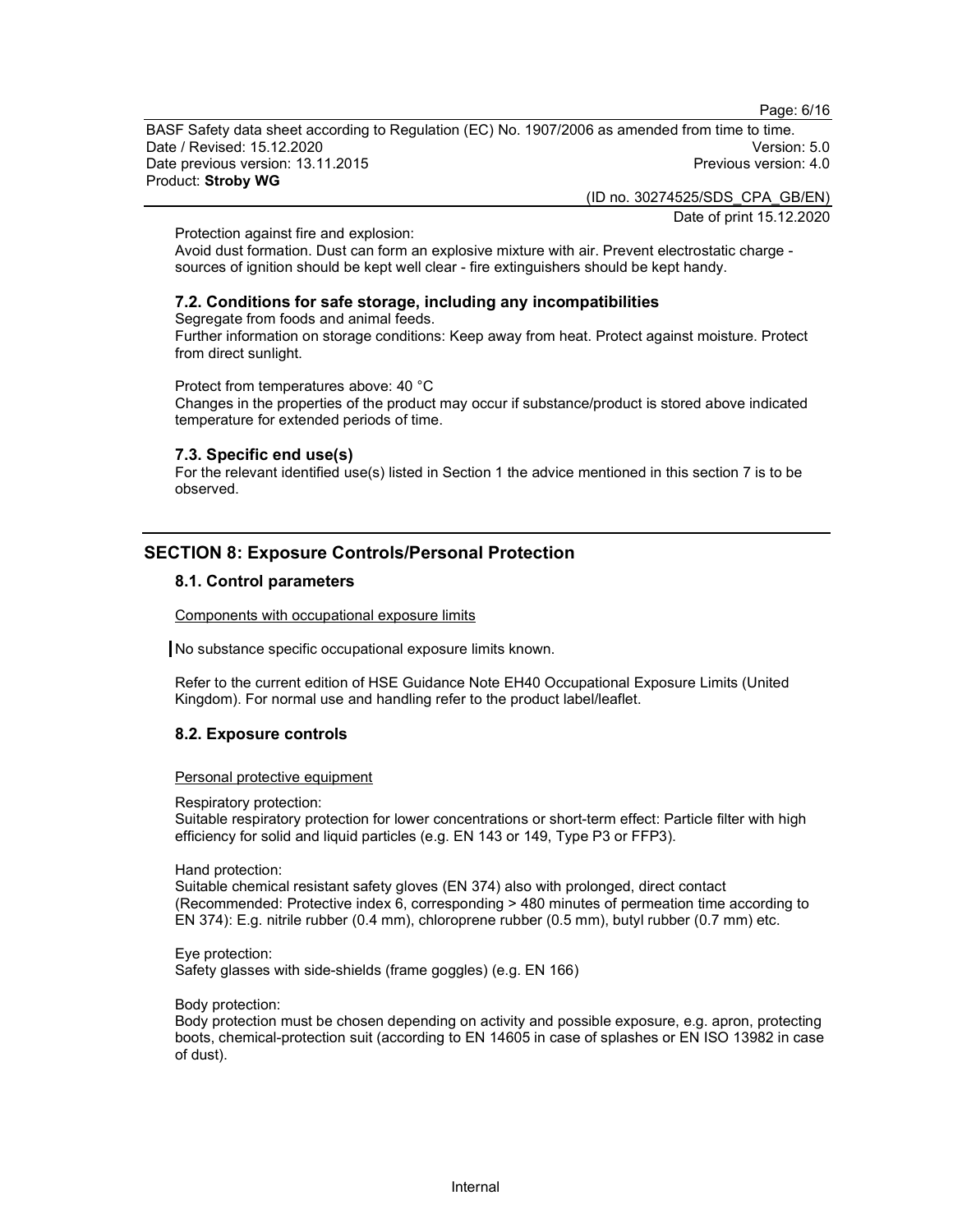Page: 7/16

BASF Safety data sheet according to Regulation (EC) No. 1907/2006 as amended from time to time.<br>Date / Revised: 15.12.2020 Date / Revised: 15.12.2020 Date previous version: 13.11.2015 **Previous version: 4.0** Previous version: 4.0 Product: Stroby WG

(ID no. 30274525/SDS\_CPA\_GB/EN)

Date of print 15.12.2020

General safety and hygiene measures

The statements on personal protective equipment in the instructions for use apply when handling crop-protection agents in final-consumer packing. Wearing of closed work clothing is recommended. Store work clothing separately. Keep away from food, drink and animal feeding stuffs.

## SECTION 9: Physical and Chemical Properties

#### 9.1. Information on basic physical and chemical properties

| Form:                                               | solid                                                                                  |                              |  |  |
|-----------------------------------------------------|----------------------------------------------------------------------------------------|------------------------------|--|--|
| Colour:                                             | brown                                                                                  |                              |  |  |
| Odour:                                              | sulfur-like                                                                            |                              |  |  |
| Odour threshold:                                    |                                                                                        |                              |  |  |
|                                                     | Not determined due to potential                                                        |                              |  |  |
|                                                     | health hazard by inhalation.                                                           |                              |  |  |
| pH value:                                           | approx. $5 - 8$<br>(20 °C)                                                             |                              |  |  |
| Melting point:                                      |                                                                                        |                              |  |  |
|                                                     | Decomposes without melting.                                                            |                              |  |  |
| Boiling point:                                      |                                                                                        |                              |  |  |
|                                                     | The product has not been tested.                                                       |                              |  |  |
| Flash point:                                        |                                                                                        |                              |  |  |
|                                                     | not applicable, the product is a solid                                                 |                              |  |  |
| Evaporation rate:                                   |                                                                                        |                              |  |  |
|                                                     | not applicable                                                                         |                              |  |  |
| Flammability:                                       | not highly flammable                                                                   | (Directive 84/449/EEC, A.10) |  |  |
| Lower explosion limit:                              | $25$ g/m $3$                                                                           | (VDI 2263)                   |  |  |
| Upper explosion limit:                              |                                                                                        |                              |  |  |
|                                                     | As a result of our experience with this                                                |                              |  |  |
|                                                     | product and our knowledge of its                                                       |                              |  |  |
|                                                     | composition we do not expect any                                                       |                              |  |  |
|                                                     | hazard as long as the product is used                                                  |                              |  |  |
|                                                     |                                                                                        |                              |  |  |
|                                                     | appropriately and in accordance with<br>the intended use.                              |                              |  |  |
|                                                     |                                                                                        |                              |  |  |
| Vapour pressure:                                    |                                                                                        |                              |  |  |
|                                                     | not applicable                                                                         |                              |  |  |
| Density:                                            | approx. 1.30 g/cm3                                                                     | (OECD Guideline 109)         |  |  |
|                                                     | (20 °C)                                                                                |                              |  |  |
| Relative vapour density (air):                      |                                                                                        |                              |  |  |
|                                                     | not applicable                                                                         |                              |  |  |
| Solubility in water:                                | dispersible                                                                            |                              |  |  |
| Partitioning coefficient n-octanol/water (log Kow): |                                                                                        |                              |  |  |
|                                                     | not applicable                                                                         |                              |  |  |
| Self ignition:                                      | not self-igniting                                                                      |                              |  |  |
|                                                     |                                                                                        |                              |  |  |
|                                                     | Thermal decomposition: No decomposition if stored and handled as prescribed/indicated. |                              |  |  |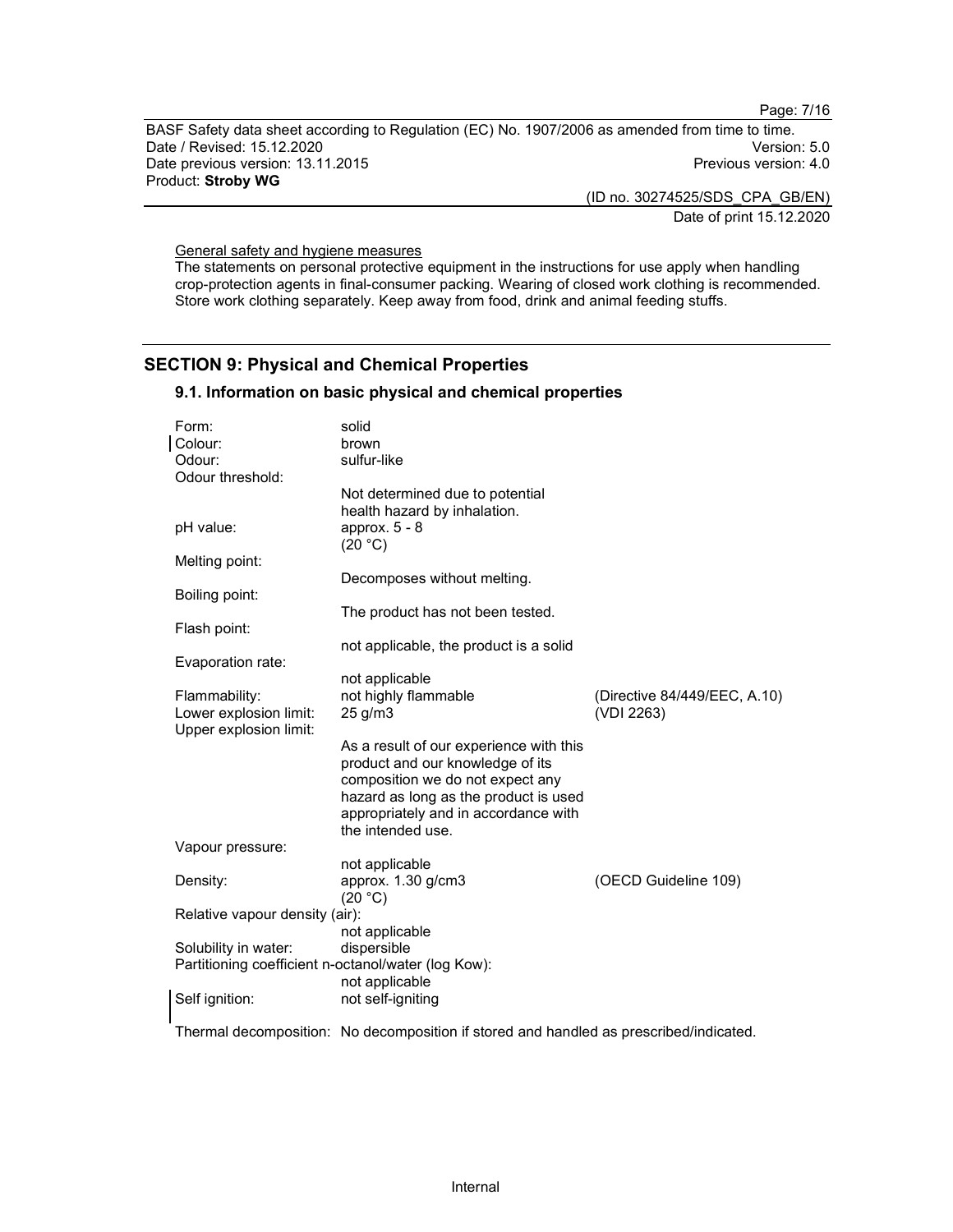BASF Safety data sheet according to Regulation (EC) No. 1907/2006 as amended from time to time. Date / Revised: 15.12.2020 Version: 5.0 Date previous version: 13.11.2015 **Previous version: 4.0** Previous version: 4.0 Product: Stroby WG

(ID no. 30274525/SDS\_CPA\_GB/EN)

Date of print 15.12.2020

Page: 8/16

| Viscosity, dynamic:                             |                                        |                                  |
|-------------------------------------------------|----------------------------------------|----------------------------------|
|                                                 | not applicable, the product is a solid |                                  |
| Explosion hazard:                               | not explosive                          |                                  |
| Fire promoting properties: not fire-propagating |                                        | (UN Test O.1 (oxidizing solids)) |

## 9.2. Other information

| Self heating ability: | It is not a substance capable of<br>spontaneous heating.       |
|-----------------------|----------------------------------------------------------------|
| Bulk density:         | approx. 630 kg/m3<br>(20 °C)<br>Apparent density after tamping |

## SECTION 10: Stability and Reactivity

#### 10.1. Reactivity

No hazardous reactions if stored and handled as prescribed/indicated.

#### 10.2. Chemical stability

The product is stable if stored and handled as prescribed/indicated.

#### 10.3. Possibility of hazardous reactions

No hazardous reactions if stored and handled as prescribed/indicated.

#### 10.4. Conditions to avoid

See SDS section 7 - Handling and storage.

#### 10.5. Incompatible materials

Substances to avoid: strong oxidizing agents, strong bases, strong acids

#### 10.6. Hazardous decomposition products

Hazardous decomposition products: No hazardous decomposition products if stored and handled as prescribed/indicated.

## SECTION 11: Toxicological Information

#### 11.1. Information on toxicological effects

Acute toxicity

Assessment of acute toxicity: Virtually nontoxic after a single ingestion. Virtually nontoxic after a single skin contact. Virtually nontoxic by inhalation.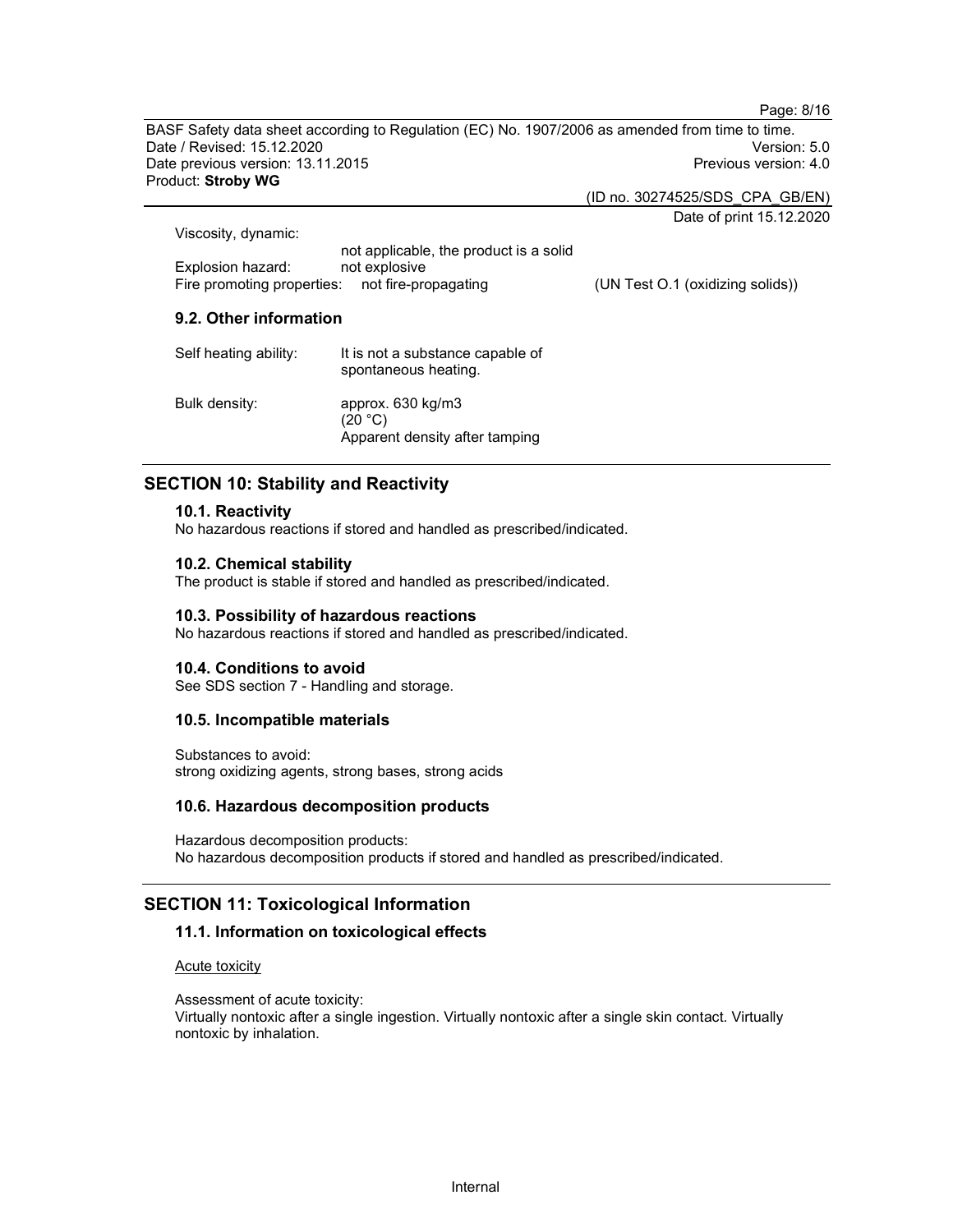Page: 9/16

BASF Safety data sheet according to Regulation (EC) No. 1907/2006 as amended from time to time. Date / Revised: 15.12.2020 Version: 5.0 Date previous version: 13.11.2015 **Previous version: 4.0** Previous version: 4.0 Product: Stroby WG

(ID no. 30274525/SDS\_CPA\_GB/EN)

Date of print 15.12.2020

Experimental/calculated data: LD50 rat (oral): > 5,000 mg/kg (Directive 84/449/EEC, B.1) No mortality was observed.

LC50 rat (by inhalation): > 5.7 mg/l 4 h (OECD Guideline 403) No mortality was observed. Tested as dust aerosol.

LD50 rat (dermal): > 2,000 mg/kg (OECD Guideline 402) No mortality was observed.

Irritation

Assessment of irritating effects: Not irritating to the eyes. Not irritating to the skin.

Experimental/calculated data: Skin corrosion/irritation rabbit: non-irritant (Directive 84/449/EEC, B.4)

Serious eye damage/irritation rabbit: non-irritant (Directive 84/449/EEC, B.5)

Respiratory/Skin sensitization

Assessment of sensitization: There is no evidence of a skin-sensitizing potential.

Experimental/calculated data: Mouse Local Lymph Node Assay (LLNA) mouse: Non-sensitizing. (OECD Guideline 429)

Germ cell mutagenicity

Assessment of mutagenicity: The product has not been tested. The statement has been derived from the properties of the individual components. Mutagenicity tests revealed no genotoxic potential.

**Carcinogenicity** 

Assessment of carcinogenicity: The product has not been tested. The statement has been derived from the properties of the individual components.

Information on: kresoxim-methyl (ISO); methyl (E)-2-methoxyimino-[2-(otolyloxymethyl)phenyl]acetate Assessment of carcinogenicity: Limited evidence of a carcinogenic effect.

Reproductive toxicity

----------------------------------

Assessment of reproduction toxicity: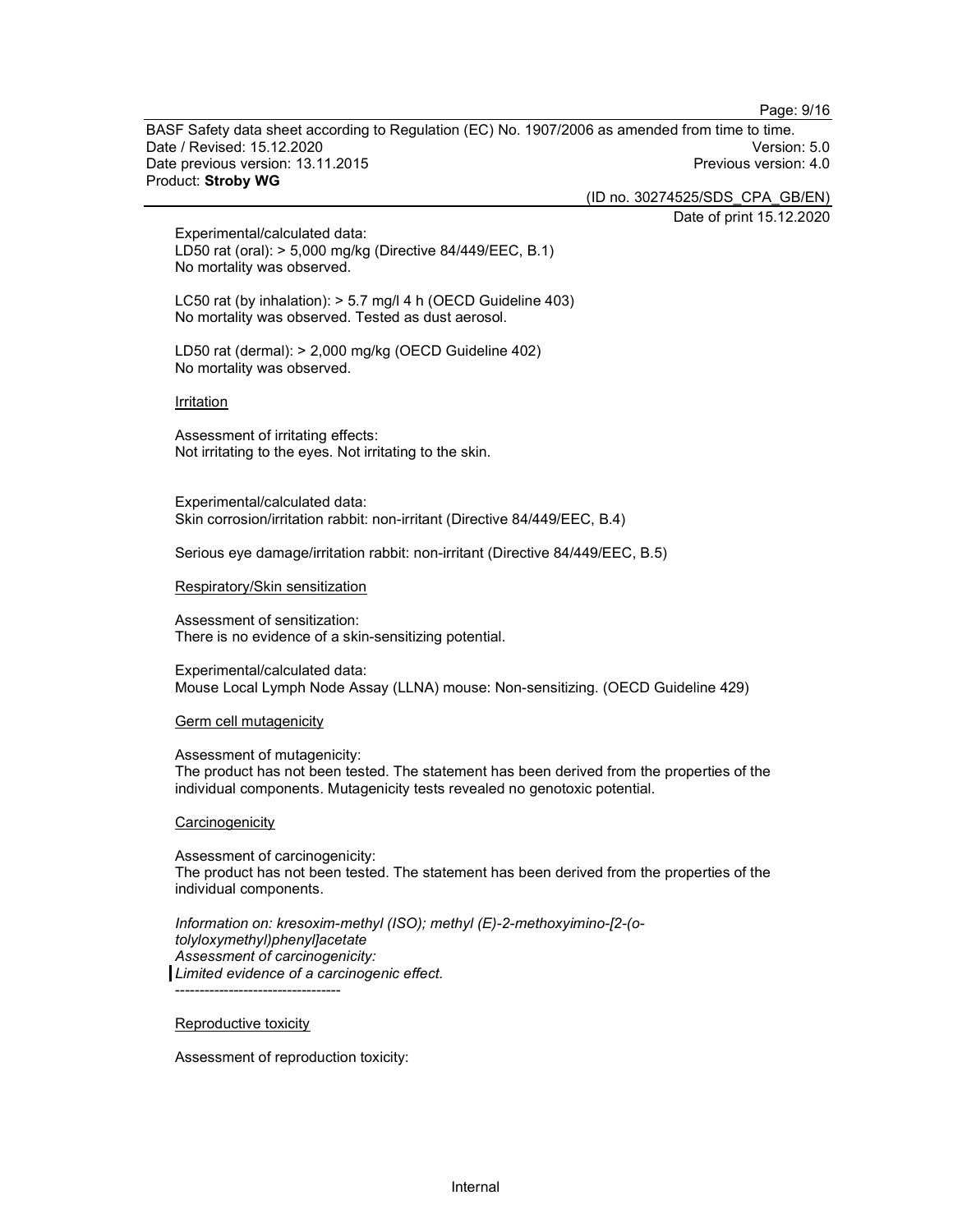Page: 10/16

BASF Safety data sheet according to Regulation (EC) No. 1907/2006 as amended from time to time. Date / Revised: 15.12.2020 Version: 5.0 Date previous version: 13.11.2015 **Previous version: 4.0 Previous version: 4.0** Product: Stroby WG

(ID no. 30274525/SDS\_CPA\_GB/EN)

Date of print 15.12.2020

The product has not been tested. The statement has been derived from the properties of the individual components. The results of animal studies gave no indication of a fertility impairing effect.

#### Developmental toxicity

Assessment of teratogenicity:

The product has not been tested. The statement has been derived from the properties of the individual components. Animal studies gave no indication of a developmental toxic effect at doses that were not toxic to the parental animals.

Specific target organ toxicity (single exposure)

Assessment of STOT single:

Based on the available information there is no specific target organ toxicity to be expected after a single exposure.

Remarks: The product has not been tested. The statement has been derived from the properties of the individual components.

Repeated dose toxicity and Specific target organ toxicity (repeated exposure)

Assessment of repeated dose toxicity:

The product has not been tested. The statement has been derived from the properties of the individual components. No substance-specific organtoxicity was observed after repeated administration to animals.

Aspiration hazard

No aspiration hazard expected.

The product has not been tested. The statement has been derived from the properties of the individual components.

Other relevant toxicity information

Misuse can be harmful to health.

#### SECTION 12: Ecological Information

#### 12.1. Toxicity

Assessment of aquatic toxicity: Very toxic to aquatic life with long lasting effects.

Toxicity to fish: LC50 (96 h) approx. 0.19 mg/l, Oncorhynchus mykiss

Aquatic invertebrates: EC50 (48 h) > 0,25 < 0,5 mg/l, Daphnia magna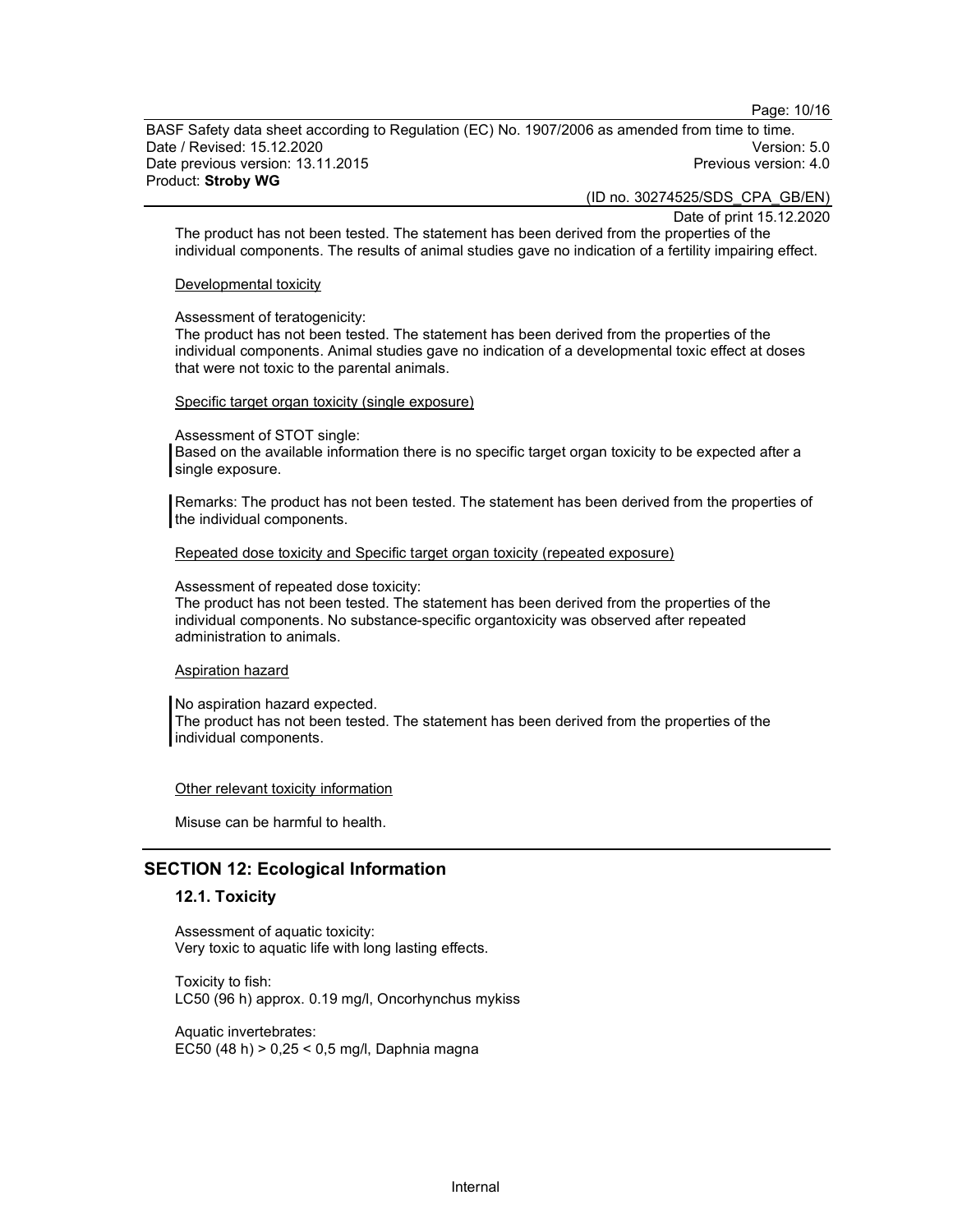Page: 11/16

BASF Safety data sheet according to Regulation (EC) No. 1907/2006 as amended from time to time. Date / Revised: 15.12.2020 Version: 5.0 Date previous version: 13.11.2015 **Previous version: 4.0** Previous version: 4.0 Product: Stroby WG

(ID no. 30274525/SDS\_CPA\_GB/EN)

Date of print 15.12.2020

Aquatic plants: EC10 (72 h) 0.033 mg/l (growth rate), Pseudokirchneriella subcapitata

EC50 (72 h) 0.532 mg/l (growth rate), Pseudokirchneriella subcapitata

No observed effect concentration (72 h) 0.03 mg/l, Pseudokirchneriella subcapitata

Chronic toxicity to fish: No observed effect concentration (28 d) 0.167 mg/l, Oncorhynchus mykiss

Chronic toxicity to aquatic invertebrates: No observed effect concentration (21 d) 0.150 mg/l, Daphnia magna

#### 12.2. Persistence and degradability

Assessment biodegradation and elimination (H2O): The product has not been tested. The statement has been derived from the properties of the individual components.

Information on: kresoxim-methyl (ISO); methyl (E)-2-methoxyimino-[2-(otolyloxymethyl)phenyl]acetate Assessment biodegradation and elimination (H2O): Not readily biodegradable (by OECD criteria).

#### 12.3. Bioaccumulative potential

----------------------------------

Assessment bioaccumulation potential: The product has not been tested. The statement has been derived from the properties of the individual components.

Information on: kresoxim-methyl (ISO); methyl (E)-2-methoxyimino-[2-(otolyloxymethyl)phenyl]acetate Bioaccumulation potential:

Bioconcentration factor (BCF): 220 (28 d), Oncorhynchus mykiss (OPP 72-6 (EPA-Guideline)) Accumulation in organisms is not to be expected.

## 12.4. Mobility in soil

----------------------------------

Assessment transport between environmental compartments: Adsorption in soil: The product has not been tested. The statement has been derived from the properties of the individual components.

Information on: kresoxim-methyl (ISO); methyl (E)-2-methoxyimino-[2-(otolyloxymethyl)phenyl]acetate Assessment transport between environmental compartments: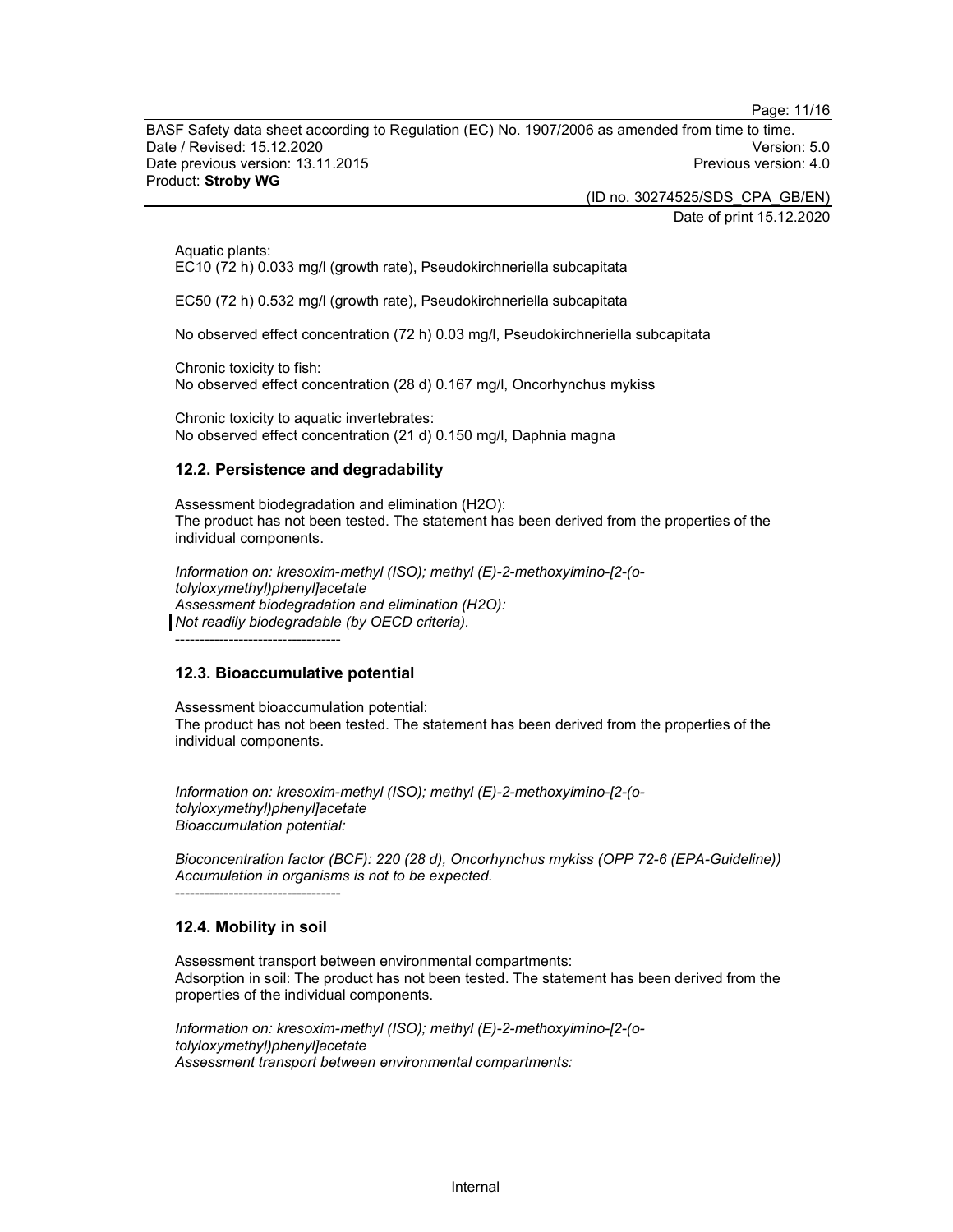Page: 12/16

BASF Safety data sheet according to Regulation (EC) No. 1907/2006 as amended from time to time. Date / Revised: 15.12.2020 Version: 5.0 Date previous version: 13.11.2015 **Previous version: 4.0** Previous version: 4.0 Product: Stroby WG

(ID no. 30274525/SDS\_CPA\_GB/EN)

Date of print 15.12.2020

Volatility: The substance will not evaporate into the atmosphere from the water surface. Adsorption in soil: Following exposure to soil, adsorption to solid soil particles is probable, therefore contamination of groundwater is not expected.

----------------------------------

#### 12.5. Results of PBT and vPvB assessment

The product does not contain a substance fulfilling the PBT (persistent/bioaccumulative/toxic) criteria or the vPvB (very persistent/very bioaccumulative) criteria.

#### 12.6. Other adverse effects

The product does not contain substances that are listed in Regulation (EC) 1005/2009 on substances that deplete the ozone layer.

#### 12.7. Additional information

Other ecotoxicological advice: Do not discharge product into the environment without control.

## SECTION 13: Disposal Considerations

#### 13.1. Waste treatment methods

Must be disposed of or incinerated in accordance with local regulations.

The UK Environmental Protection (Duty of Care) Regulations (EP) and amendments should be noted (United Kingdom).

This product and any uncleaned containers must be disposed of as hazardous waste in accordance with the 2005 Hazardous Waste Regulations and amendments (United Kingdom)

Contaminated packaging:

Contaminated packaging should be emptied as far as possible and disposed of in the same manner as the substance/product.

## SECTION 14: Transport Information

#### Land transport

ADR

| UN number                           | UN3077                                             |
|-------------------------------------|----------------------------------------------------|
| UN proper shipping name:            | ENVIRONMENTALLY HAZARDOUS SUBSTANCE, SOLID, N.O.S. |
|                                     | (contains KRESOXIM-METHYL 50%)                     |
| Transport hazard class(es): 9, EHSM |                                                    |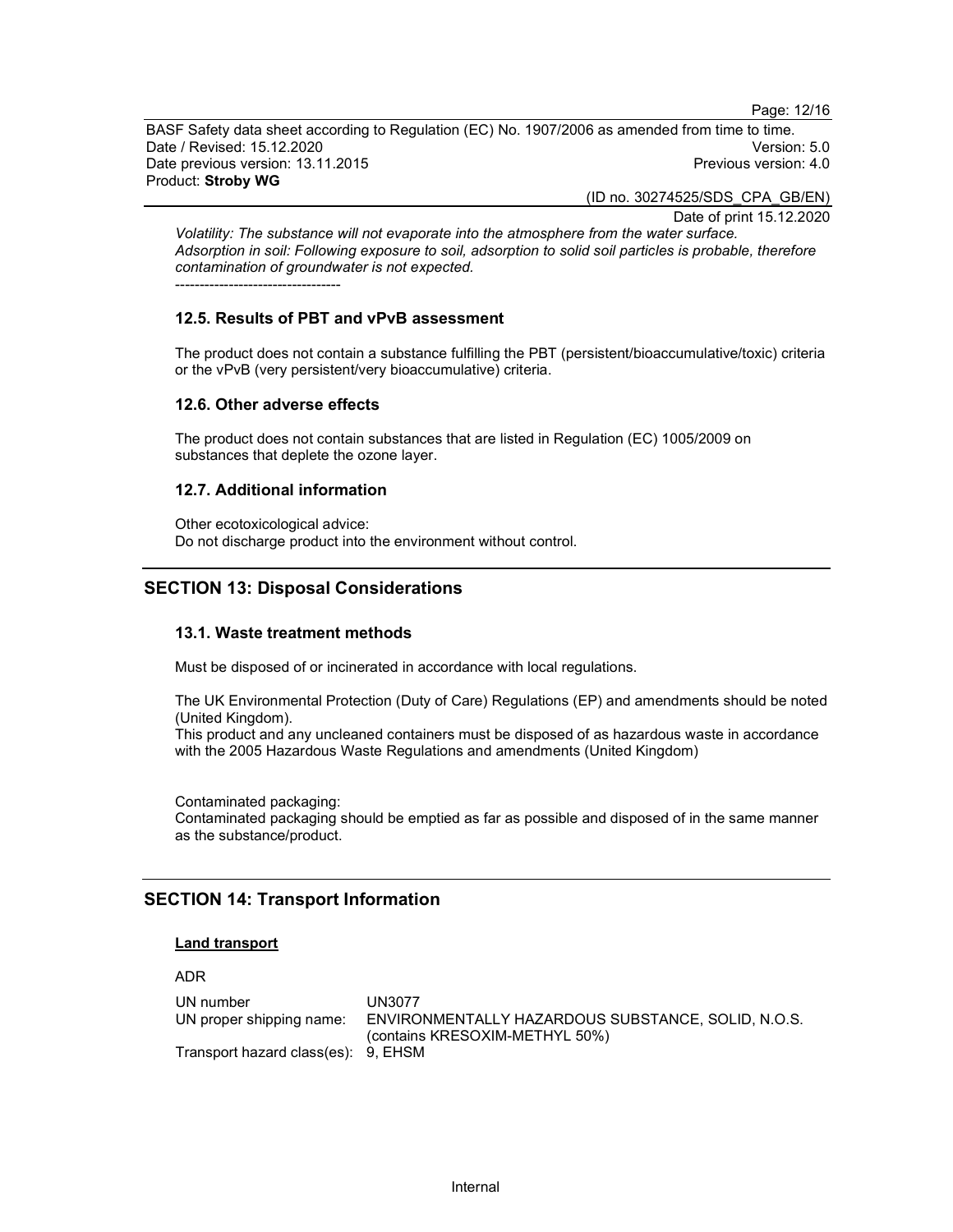Page: 13/16

BASF Safety data sheet according to Regulation (EC) No. 1907/2006 as amended from time to time.<br>Date / Revised: 15.12.2020 Date / Revised: 15.12.2020 Date previous version: 13.11.2015 **Previous version: 4.0** Previous version: 4.0 Product: Stroby WG

(ID no. 30274525/SDS\_CPA\_GB/EN)

Date of print 15.12.2020

| Packing group:<br>Environmental hazards:<br>Special precautions for<br>user:                                                                                                                           | Date of print 15.12.202<br>Ш<br>yes<br>None known                                                                                                             |
|--------------------------------------------------------------------------------------------------------------------------------------------------------------------------------------------------------|---------------------------------------------------------------------------------------------------------------------------------------------------------------|
| <b>RID</b><br>UN number<br>UN proper shipping name:<br>Transport hazard class(es):<br>Packing group:<br>Environmental hazards:<br>Special precautions for<br>user:                                     | UN3077<br>ENVIRONMENTALLY HAZARDOUS SUBSTANCE, SOLID, N.O.S.<br>(contains KRESOXIM-METHYL 50%)<br>9, EHSM<br>Ш<br>yes<br>None known                           |
| <b>Inland waterway transport</b><br><b>ADN</b><br>UN number<br>UN proper shipping name:<br>Transport hazard class(es):<br>Packing group:<br>Environmental hazards:<br>Special precautions for<br>user: | UN3077<br>ENVIRONMENTALLY HAZARDOUS SUBSTANCE, SOLID, N.O.S.<br>(contains KRESOXIM-METHYL 50%)<br>9, EHSM<br>Ш<br>ves<br>None known                           |
| Transport in inland waterway vessel<br>Not evaluated                                                                                                                                                   |                                                                                                                                                               |
| Sea transport                                                                                                                                                                                          |                                                                                                                                                               |
| <b>IMDG</b>                                                                                                                                                                                            |                                                                                                                                                               |
| UN number:<br>UN proper shipping name:<br>Transport hazard class(es):<br>Packing group:<br>Environmental hazards:<br>Special precautions for                                                           | UN 3077<br>ENVIRONMENTALLY HAZARDOUS SUBSTANCE, SOLID, N.O.S.<br>(contains KRESOXIM-METHYL 50%)<br>9, EHSM<br>Ш<br>ves<br>Marine pollutant: YES<br>None known |

user: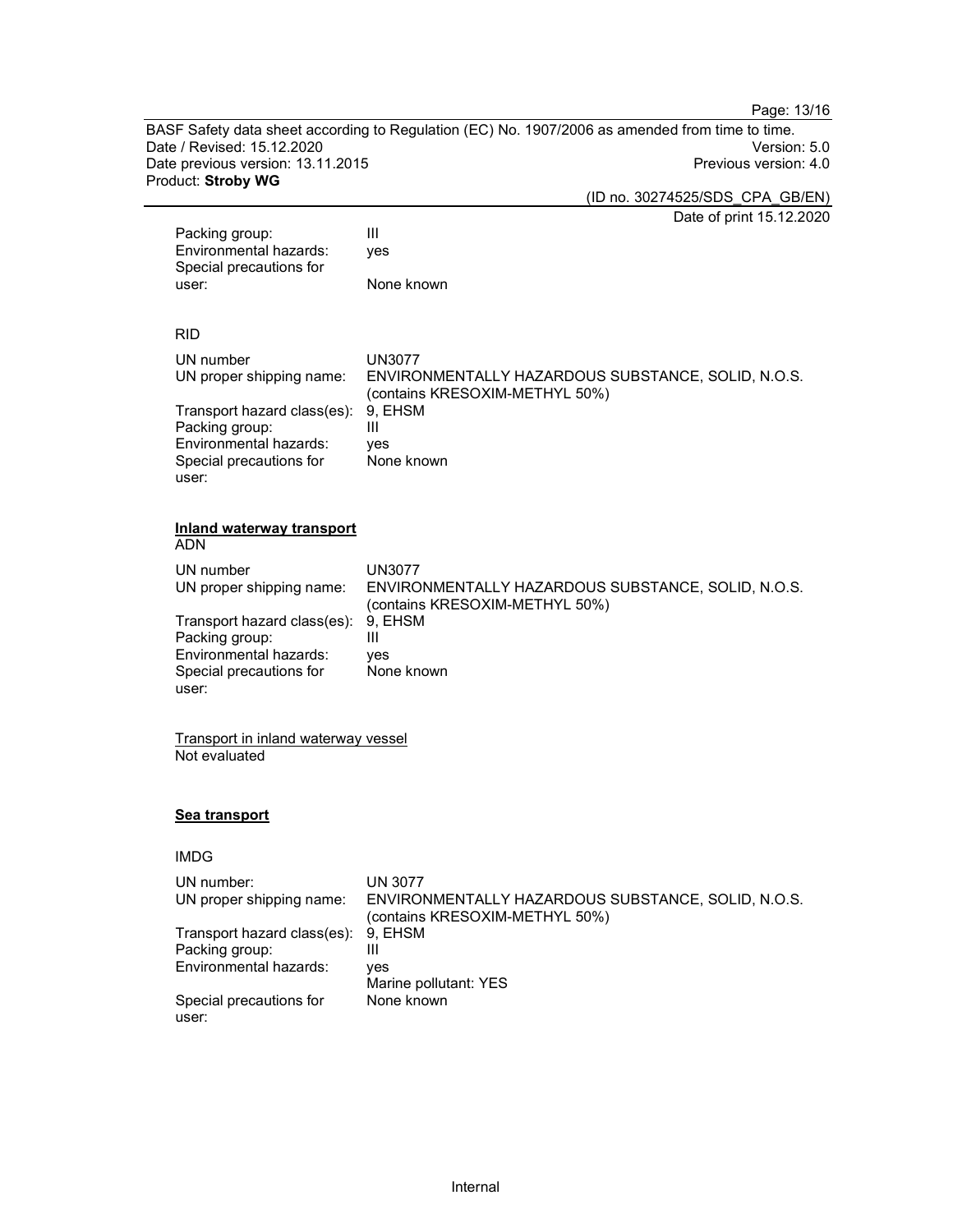Page: 14/16

BASF Safety data sheet according to Regulation (EC) No. 1907/2006 as amended from time to time. Date / Revised: 15.12.2020 Version: 5.0 Date previous version: 13.11.2015 **Previous version: 4.0 Previous version: 4.0** Product: Stroby WG

(ID no. 30274525/SDS\_CPA\_GB/EN)

Date of print 15.12.2020

#### Air transport

#### IATA/ICAO

| UN number:                          | <b>UN 3077</b>                                                                       |
|-------------------------------------|--------------------------------------------------------------------------------------|
| UN proper shipping name:            | ENVIRONMENTALLY HAZARDOUS SUBSTANCE, SOLID, N.O.S.<br>(contains KRESOXIM-METHYL 50%) |
| Transport hazard class(es): 9, EHSM |                                                                                      |
| Packing group:                      |                                                                                      |
| Environmental hazards:              | ves                                                                                  |
| Special precautions for             | None known                                                                           |
| user:                               |                                                                                      |

#### 14.1. UN number

See corresponding entries for "UN number" for the respective regulations in the tables above.

#### 14.2. UN proper shipping name

See corresponding entries for "UN proper shipping name" for the respective regulations in the tables above.

#### 14.3. Transport hazard class(es)

See corresponding entries for "Transport hazard class(es)" for the respective regulations in the tables above.

#### 14.4. Packing group

See corresponding entries for "Packing group" for the respective regulations in the tables above.

#### 14.5. Environmental hazards

See corresponding entries for "Environmental hazards" for the respective regulations in the tables above.

#### 14.6. Special precautions for user

See corresponding entries for "Special precautions for user" for the respective regulations in the tables above.

#### 14.7. Transport in bulk according to Annex II of MARPOL and the IBC Code

| Regulation:         | Not evaluated |
|---------------------|---------------|
| Shipment approved:  | Not evaluated |
| Pollution name:     | Not evaluated |
| Pollution category: | Not evaluated |
| Ship Type:          | Not evaluated |

#### Further information

Product may be shipped as non-hazardous in suitable packages containing a net quantity of 5 kg or less under the provisions of various regulatory agencies: ADR, RID, ADN: Special Provision 375; IMDG: 2.10.2.7; IATA: A197; TDG: Special Provision 99(2); 49CFR: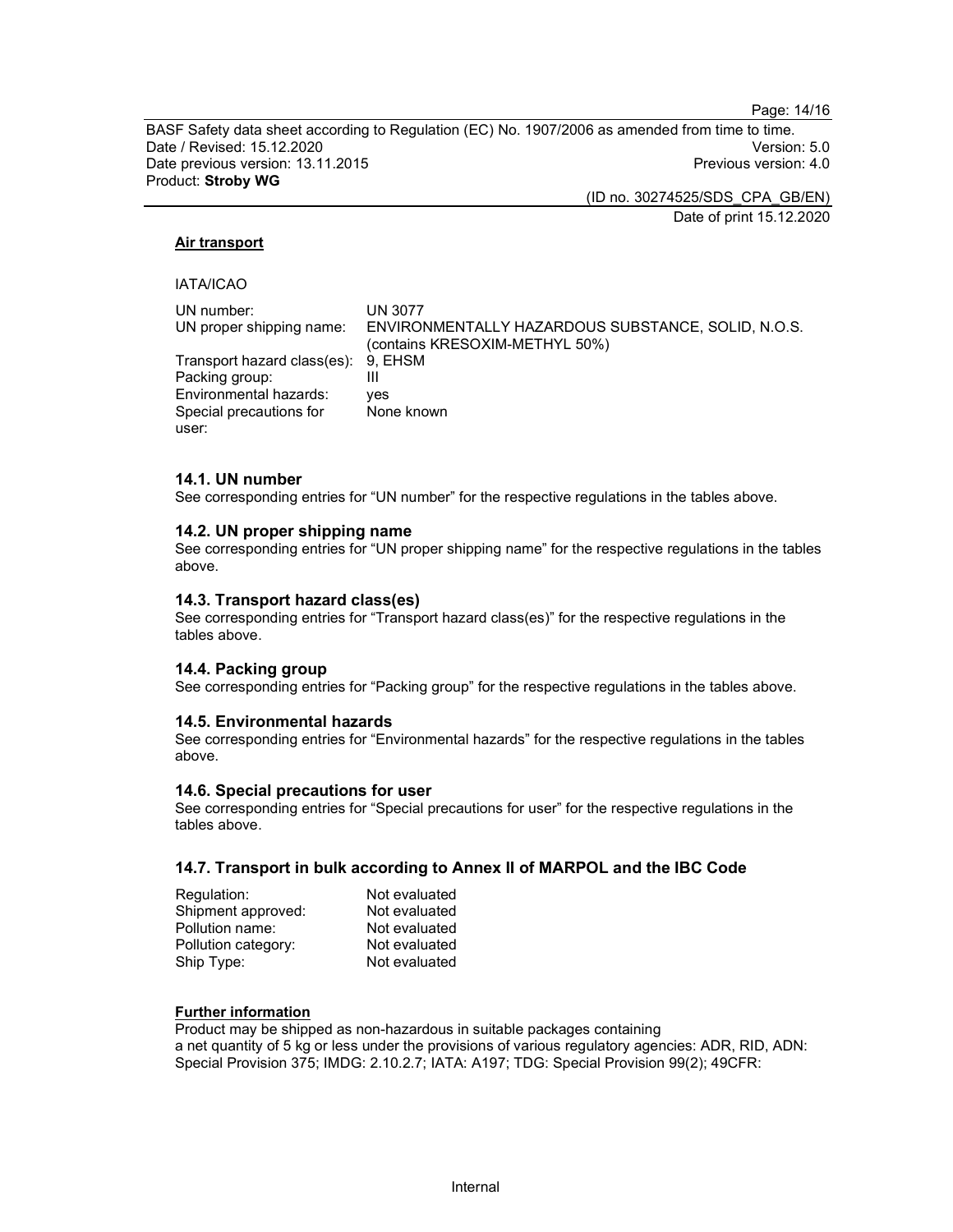Page: 15/16

BASF Safety data sheet according to Regulation (EC) No. 1907/2006 as amended from time to time. Date / Revised: 15.12.2020 Version: 5.0 Date previous version: 13.11.2015 **Previous version: 4.0 Previous version: 4.0** Product: Stroby WG

(ID no. 30274525/SDS\_CPA\_GB/EN)

Date of print 15.12.2020

§171.4 (c) (2).

This product is subject to the most recent edition of "The Carriage of Dangerous Goods and Use of Transportable Pressure Equipment Regulations" and their amendments (United Kingdom).

## SECTION 15: Regulatory Information

#### 15.1. Safety, health and environmental regulations/legislation specific for the substance or mixture

Directive 2012/18/EU - Control of Major Accident Hazards involving dangerous substances (EU): List entry in regulation: E1

This product is classified under the European CLP Regulation.

The data should be considered when making any assessment under the Control of Substances Hazardous to Health Regulations (COSHH), and related guidance, for example, 'COSHH Essentials' (United Kingdom).

This product may be subject to the Control of Major Accident Hazards Regulations (COMAH), and amendments if specific threshold tonnages are exceeded (United Kingdom).

#### 15.2. Chemical Safety Assessment

Advice on product handling can be found in sections 7 and 8 of this safety data sheet.

#### SECTION 16: Other Information

For proper and safe use of this product, please refer to the approval conditions laid down on the product label.

| Full text of the classifications, including the hazard classes and the hazard statements, if mentioned |  |  |  |  |
|--------------------------------------------------------------------------------------------------------|--|--|--|--|
| in section 2 or $3$ :                                                                                  |  |  |  |  |

| Carc.           | Carcinogenicity                                                                              |
|-----------------|----------------------------------------------------------------------------------------------|
| Aquatic Acute   | Hazardous to the aquatic environment - acute                                                 |
| Aquatic Chronic | Hazardous to the aquatic environment - chronic                                               |
| H351            | Suspected of causing cancer.                                                                 |
| H410            | Very toxic to aquatic life with long lasting effects.                                        |
| EUH401          | To avoid risks to human health and the environment, comply with the<br>instructions for use. |
| H400            | Very toxic to aquatic life.                                                                  |

#### Abbreviations

ADR = The European Agreement concerning the International Carriage of Dangerous Goods by Road. ADN = The European Agreement concerning the International Carriage of Dangerous Goods by Inland waterways. ATE = Acute Toxicity Estimates. CAO = Cargo Aircraft Only. CAS = Chemical Abstract Service. CLP = Classification, Labelling and Packaging of substances and mixtures. DIN = German national organization for standardization. DNEL = Derived No Effect Level. EC50 = Effective concentration median for 50% of the population. EC = European Community. EN = European Standards. IARC = International Agency for Research on Cancer. IATA = International Air Transport Association.